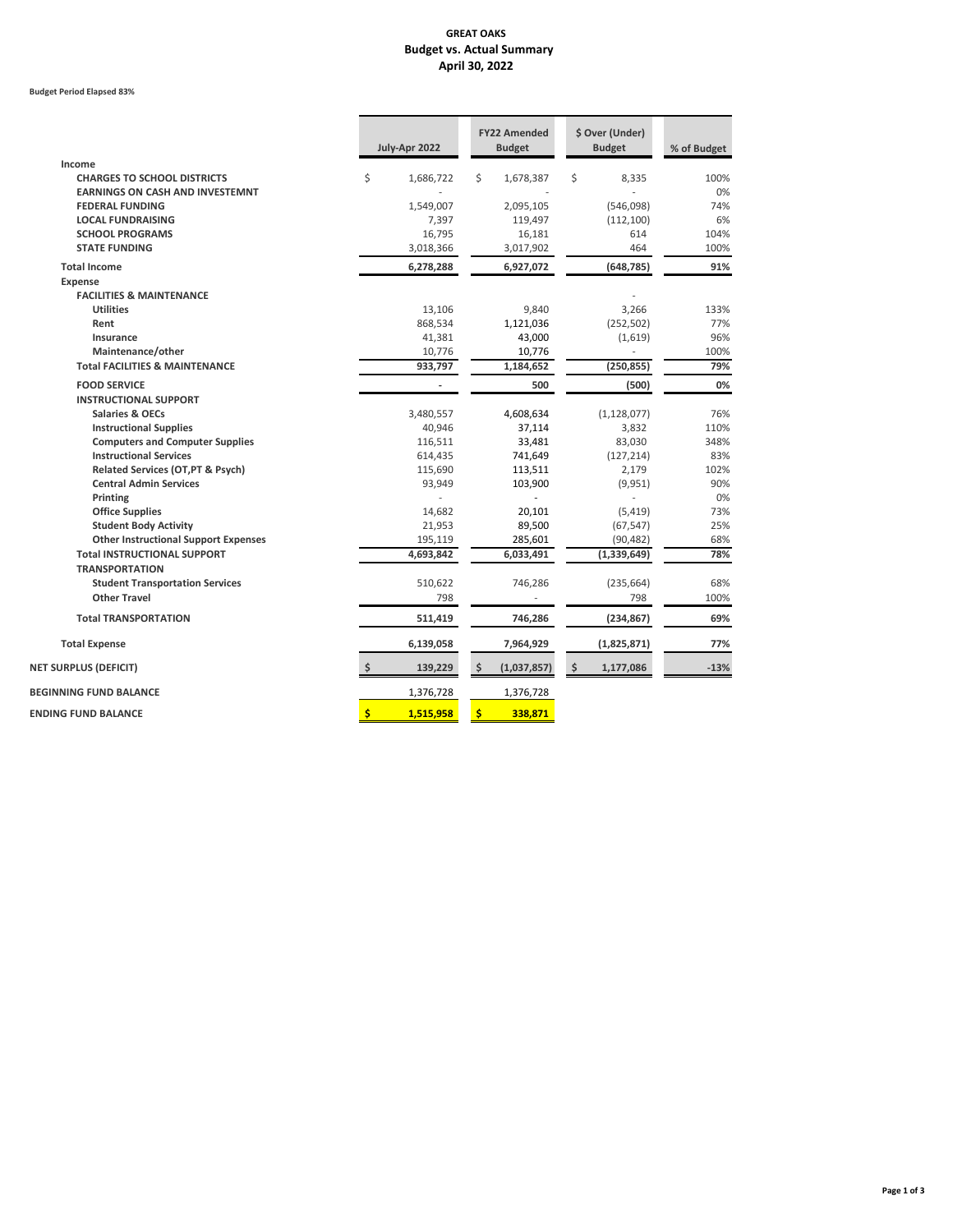## **GREAT OAKS Budget vs. Actual Detail April 30, 2022**

#### **Budget Period Elapsed 83%**

|                                                                                     | <b>Actual</b>                     |                                      |                                  |              |
|-------------------------------------------------------------------------------------|-----------------------------------|--------------------------------------|----------------------------------|--------------|
|                                                                                     | July-Apr 2022                     | <b>FY22 Amended</b><br><b>Budget</b> | \$ Over (Under)<br><b>Budget</b> | % of Budget  |
| Income<br><b>CHARGES TO SCHOOL DISTRICTS</b>                                        |                                   |                                      |                                  |              |
| 40005 · Local School District (98000)<br>40007 · CSD Settlement (99150)             | \$<br>1,645,590<br>41,132         | \$<br>1,645,590<br>32,797            | \$<br>0<br>8,335                 | 100%<br>125% |
| <b>EARNINGS ON CASH AND INVESTEMNT</b><br>48505 · Interest on Deposit               |                                   |                                      |                                  | 0%           |
| <b>FEDERAL FUNDING</b>                                                              |                                   |                                      |                                  |              |
| 40003 · Federal Entitlements                                                        | 1,549,007                         | 2,095,105                            | (546,098)                        | 74%          |
| <b>LOCAL FUNDRAISING</b><br>46129 · Admissions-School Activities                    | 5,396                             | 5,396                                |                                  | 100%         |
| 48330 · Donation/Contributions                                                      | 2,001                             | 114,101                              | (112, 100)                       | 2%           |
| <b>SCHOOL PROGRAMS</b>                                                              |                                   |                                      |                                  |              |
| $40009 \cdot CSCRP (98041)$<br>49115 · Miscellaneous Receipts                       | 16,795                            | 16,181                               | 614                              | 0%<br>104%   |
| <b>Total SCHOOL PROGRAMS</b>                                                        | 16,795                            | 16,181                               | 614                              | 104%         |
| <b>STATE FUNDING</b>                                                                |                                   |                                      |                                  |              |
| 40000 · State Appropriation (05213)                                                 | 2,457,094                         | 2,448,830                            | 8,264                            | 100%         |
| 40001 · Tech Block Grant (05235)<br>40002 · Ed Sustainment (05289)                  | 8,495<br>63,474                   | 8,495<br>67,011                      | (3,537)                          | 100%<br>95%  |
| $40004 \cdot MCI (50022)$                                                           | 50,919                            | 50,919                               |                                  | 100%         |
| 40008 · Education Opportunity Grant (05297)                                         | 152,613                           | 152,613                              |                                  | 100%         |
| 40014 · Opportunity Fund Rev (08914)                                                | 10,901                            | 10,901                               |                                  | 100%         |
| 40015 · Charter Transportation (05177)<br>40016 · Child Safety Awareness (05317)    | 274,534<br>142                    | 274,534<br>142                       |                                  | 100%<br>100% |
| 40021 · Unique Alternatives Rev (05181)                                             |                                   | 4,263                                | (4, 263)                         | 0%           |
| 40022 · CPR Instruction (05302)                                                     | 194                               | 194                                  |                                  | 100%         |
| 40023 · Math Coach Initiative                                                       |                                   |                                      |                                  | 0%           |
| <b>Total STATE FUNDING</b>                                                          | 3,018,366                         | 3,017,902                            | 464                              | 100%         |
| <b>Total Income</b>                                                                 | 6,278,288                         | 6,927,072                            | (648, 785)                       | 91%          |
| <b>FACILITIES &amp; MAINTENANCE</b>                                                 |                                   |                                      |                                  |              |
| 55200 · Public Utilities<br>55205 · Electric                                        | 9,034<br>4,072                    | 4,800<br>5,040                       | 4,234<br>(968)                   | 188%<br>81%  |
| 55402 · Rent CEB & Other                                                            | 808,460                           | 1,036,036                            | (227, 576)                       | 78%          |
| 55402 · Rent Tutor Subsidy Subsidy                                                  | 60,074                            | 85,000                               | (24, 926)                        | 71%          |
| 55452 · Insurance                                                                   | 41,381                            | 43,000                               | (1,619)                          | 96%          |
| 55507 · Maintenance                                                                 | 6,326                             | 6,326                                |                                  | 100%         |
| 55714 · Moving Cost<br><b>Total FACILITIES &amp; MAINTENANCE</b>                    | 4,450<br>933,797                  | 4,450<br>1,184,652                   | (250, 855)                       | 100%<br>79%  |
| <b>FOOD SERVICE</b>                                                                 |                                   |                                      |                                  |              |
| $56111 \cdot$ Food                                                                  |                                   | 500                                  | (500)                            | 0%           |
| <b>Total FOOD SERVICE</b>                                                           |                                   | 500                                  | (500)                            | 0%           |
| <b>INSTRUCTIONAL SUPPORT</b>                                                        |                                   |                                      |                                  |              |
| 51000 · Salaries<br>52000 · OEC'S                                                   | 2,413,384<br>1,067,173            | 3,198,124<br>1,410,510               | (784, 740)<br>(343, 337)         | 75%<br>76%   |
| $54000 \cdot$ Travel                                                                | 13,327                            | 12,500                               | 827                              | 107%         |
| $55020 \cdot$ Legal                                                                 | 6,238                             | 30,000                               | (23, 763)                        | 21%          |
| 55030 · Instructional Services                                                      | 303,866                           | 420,040                              | (116, 174)                       | 72%          |
| 55031 · Student Support Services                                                    | 182,663                           | 177,500                              | 5,163                            | 103%         |
| 55032 · Related Services (OT, PT & Psych)<br>55033 · Instructional Support Services | 115,690<br>127,905                | 113,511<br>144,109                   | 2,179<br>(16, 204)               | 102%<br>89%  |
| 55034 · Athletic Services                                                           | 6,940                             |                                      | 6,940                            | 100%         |
| 55035 · Central Admin Services                                                      | 93,949                            | 103,900                              | (9,951)                          | 90%          |
| 55052 · IT Professional Services                                                    | 15,598                            | 49,000                               | (33, 402)                        | 32%          |
| 55101 · Postage<br>55111 · Background Checks                                        | 507<br>195                        | 4,000                                | (3, 493)<br>195                  | 13%<br>100%  |
| 55125 · Telecommunication                                                           | 7,975                             | 8,758                                | (783)                            | 91%          |
| 55371 · Tuition Reimbursement                                                       | 4,970                             | 2,970                                | 2,000                            | 167%         |
| 55400 · Equipment Rental                                                            | 33,377                            | 67,952                               | (34, 575)                        | 49%          |
| 55440 · Other Rental<br>55509 · Software Purchases                                  | 12,161                            |                                      | 12,161                           | 100%<br>100% |
| 55520 · Cloud Services                                                              | 6,363<br>2,025                    |                                      | 6,363<br>2,025                   | 100%         |
| 55610 · Advertising                                                                 | 33,496                            | 51,061                               | (17, 565)                        | 66%          |
| 55631 · Association Dues and Confer Fee                                             | 24,092                            | 28,916                               | (4,824)                          | 83%          |
| 55647 · Student Body Activity                                                       | 21,953                            | 89,500                               | (67, 547)                        | 25%          |
| 55667 · Training<br>55681 · Employee Recognition                                    | 7,500<br>4,091                    | 15,000                               | (7,500)<br>4,091                 | 50%<br>100%  |
| 55721 · Miscellaneous Expenses                                                      | 30                                | 1,000                                | (970)                            | 3%           |
| 56000 · Office Supplies                                                             | 13,884                            | 15,101                               | (1,217)                          | 92%          |
| 56110 · Operating Supplies                                                          | 291                               | 1,000                                | (709)                            | 29%          |
| $56111 \cdot$ Food                                                                  | 878                               |                                      | 878                              | 100%         |
| 56128 · Medical Supplies<br>56144 · Computer                                        | 4,426<br>83,030                   | 4,100                                | 326<br>83,030                    | 108%<br>100% |
| 56145 · Computer Supplies                                                           | 33,481                            | 33,481                               |                                  | 100%         |
| 56150 · Instructional Supplies                                                      | 40,946                            | 37,114                               | 3,832                            | 110%         |
| 56151 · Student Support Supplies                                                    |                                   | 562                                  | (562)                            | 0%           |
| 56950 · Institutional Equipment                                                     | (5, 210)                          |                                      | (5, 210)                         | 100%         |
| 56960 · Athletic Supplies<br><b>Total INSTRUCTIONAL SUPPORT</b>                     | 16,648<br>4,693,842               | 13,782<br>6,033,491                  | 2,866<br>(1, 339, 649)           | 121%<br>78%  |
| <b>TRANSPORTATION</b>                                                               |                                   |                                      |                                  |              |
| 54108 · Athletic Travel                                                             | 798                               |                                      | 798                              | 100%         |
| 55434 · Fleet Rental                                                                | 2,919                             |                                      | 2,919                            | 100%         |
| 55036 · Transportation Services                                                     | 507,703                           | 746,286                              | (238, 583)                       | 68%          |
| <b>Total TRANSPORTATION</b>                                                         | 511,419                           | 746,286                              | (234, 867)                       | 69%          |
| <b>Total Expense</b>                                                                | 6,139,058                         | 7,964,929                            | (1,825,871)                      | 77%          |
| <b>NET SURPLUS (DEFICIT)</b>                                                        | 139,229                           | (1,037,857)<br>$\Rightarrow$         | $\sqrt{5}$<br>1,177,086          | $-13%$       |
| <b>BEGINNING FUND BALANCE</b>                                                       | 1,376,728                         | 1,376,728                            |                                  |              |
| <b>ENDING FUND BALANCE</b>                                                          | $\boldsymbol{\zeta}$<br>1,515,958 | $\mathsf{S}$<br>338,871              |                                  |              |
|                                                                                     |                                   |                                      |                                  |              |